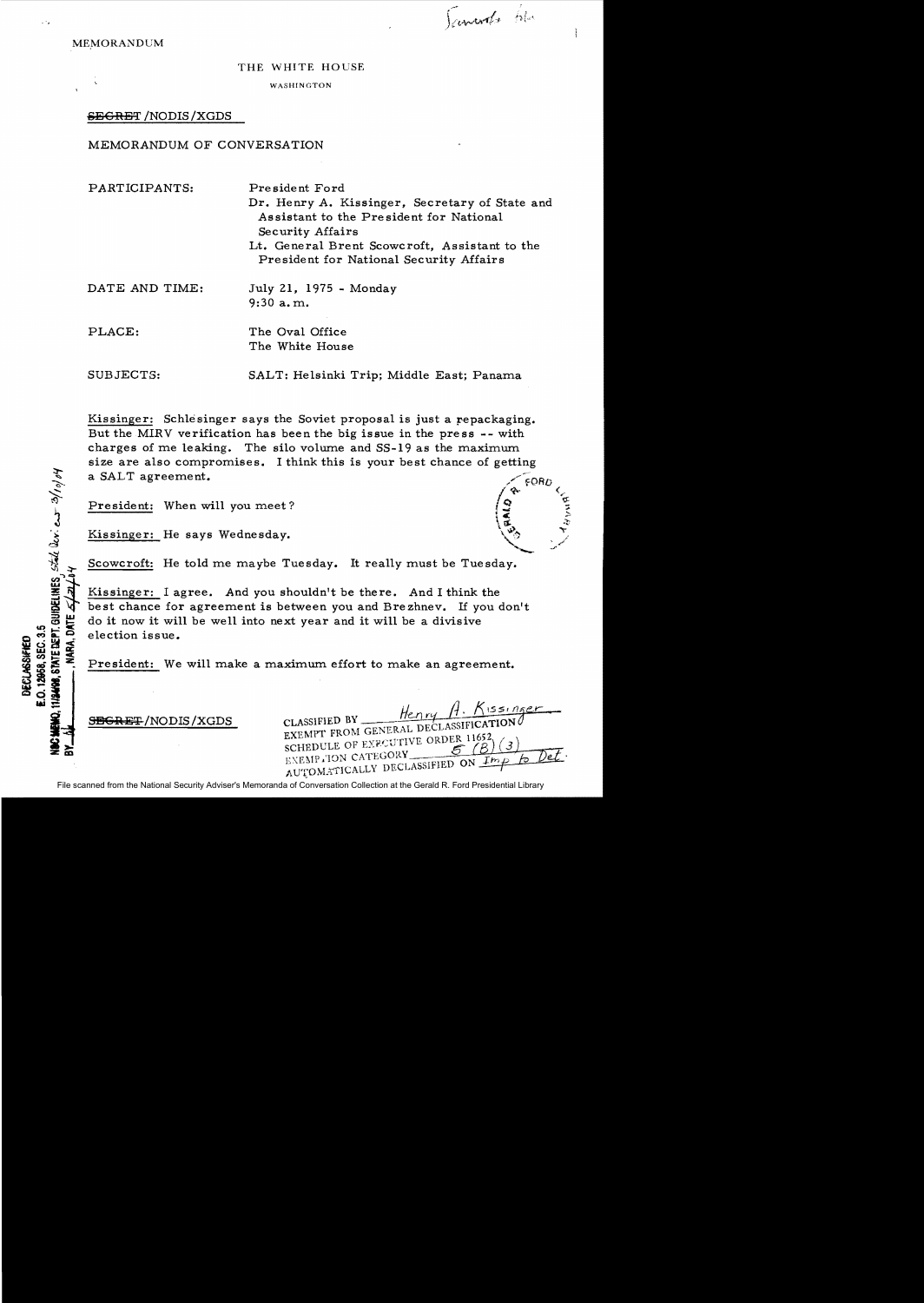# $S$  be seen that  $\sim$  2

Kissinger: I think we are at the limit of what our defense budget will take.

On mobile land ICBM's I think he is totally wrong, but I don't give a damn.

Scowcroft: I fear they would build one and Congress and the environ mentalists would prevent us from doing it. Then we would be in trouble.

President: I think the pressure against it would be overwhelming. When will we meet? Friday?

Kissinger: That will be too late. I think Wednesday. We must get something to the Soviet Union by Friday night.

We have some scheduling problems on the trip. Dobrynin suggests a dinner there.

President: I think that would be better. I think it's better optically.

Kissinger: On the lunches....

Now Auschwitz. It is sort of bad taste to go to someplace which commemorates, not an outrage basically against Poles but against Jews.

President: Your judgment is better than mind on this.

Kissinger: I shouldn't have asked Schmidt about Gdansk.

Scowcroft: I think we can separate the wreath-laying from the museums, etc.

President: I don't want to go to the horror parts.

[There was discussion of Jack Ford's participation]

Kissinger: We have heard from Sadat. He has n't rejected the Israeli offer. He objects to the six American stations. He doesn't mind us substituting for Israelis but not where no one was before. He says theywon't do any good and the Arabs will portray it as U. S. protection

#### SEGRET/NODIS/XGDS

 $\begin{pmatrix} 0 & 0 \\ 0 & 0 \end{pmatrix}$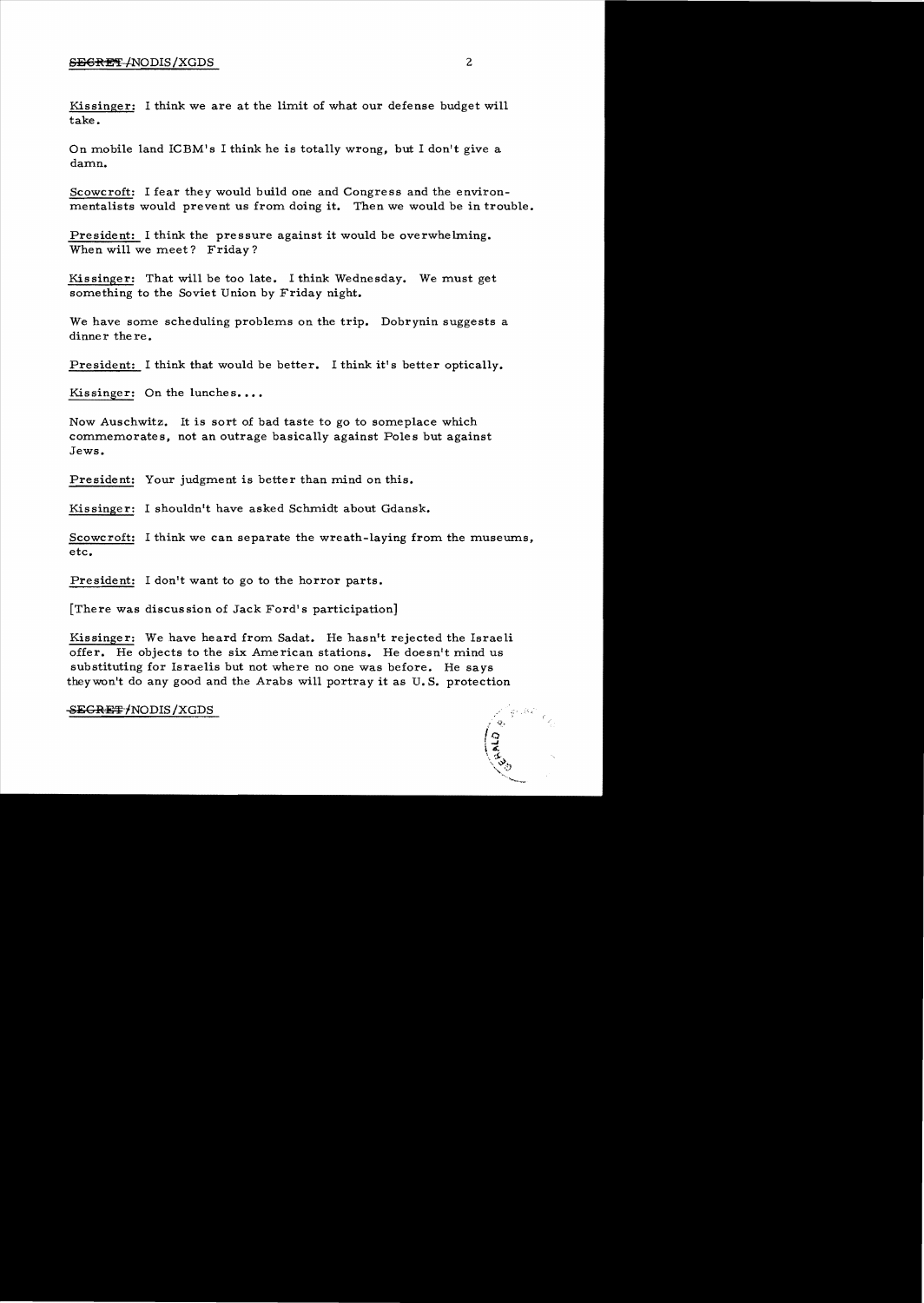## **BEGRET** /NODIS/XGDS 3

of Israel. He objected to Israeli technicians in the warning station because then they in effect control the pass. We could say they must be unarmed. But he will give us a formal reply this evening.

President: If he answers as *you* indicated, what is the next step?

Kissinger: I'm not crazy about the six American stations. We would be there in nine stations -- six and the three warning stations. Israel has designed them as an American pocket designed to give us the passes -- Sadat is right. Sadat accepts the three warning stations in principle.

[Scowcroft left for the map and then returned. ]

Pre sident: I think the six stations and three are too much.

Kissinger: I think we should wait and see. We just went from four to six and the Israelis are not too good at giving up things they have pocketed. Let's wait -- we may have to pressure the Israelis some more.

We are having a meeting on Panama this week. If we don't settle Panama. I fear we will have a Vietnam in the Western Hemisphere. Our Army will be engaged in guerilla warfare, pilloried in international forms -- all for something we will give up eventually, and on worse terms if we wait. I think we could make it if we had a conceptual understanding with nothing signed or initialled.

President: When do the negotiations reconvene?

Kissinger: They should have in June. We have been holding and every day the situation gets tougher.

The issues are: Does Bunker go back? If so, with what instructions? And how do we work with the hill?

President: The longer we can drag it out the better it is domestically. The conservatives and liberals will join.

Kissinger: The liberals won't join except cynically to hit you.

SEGRET/NODIS/XGDS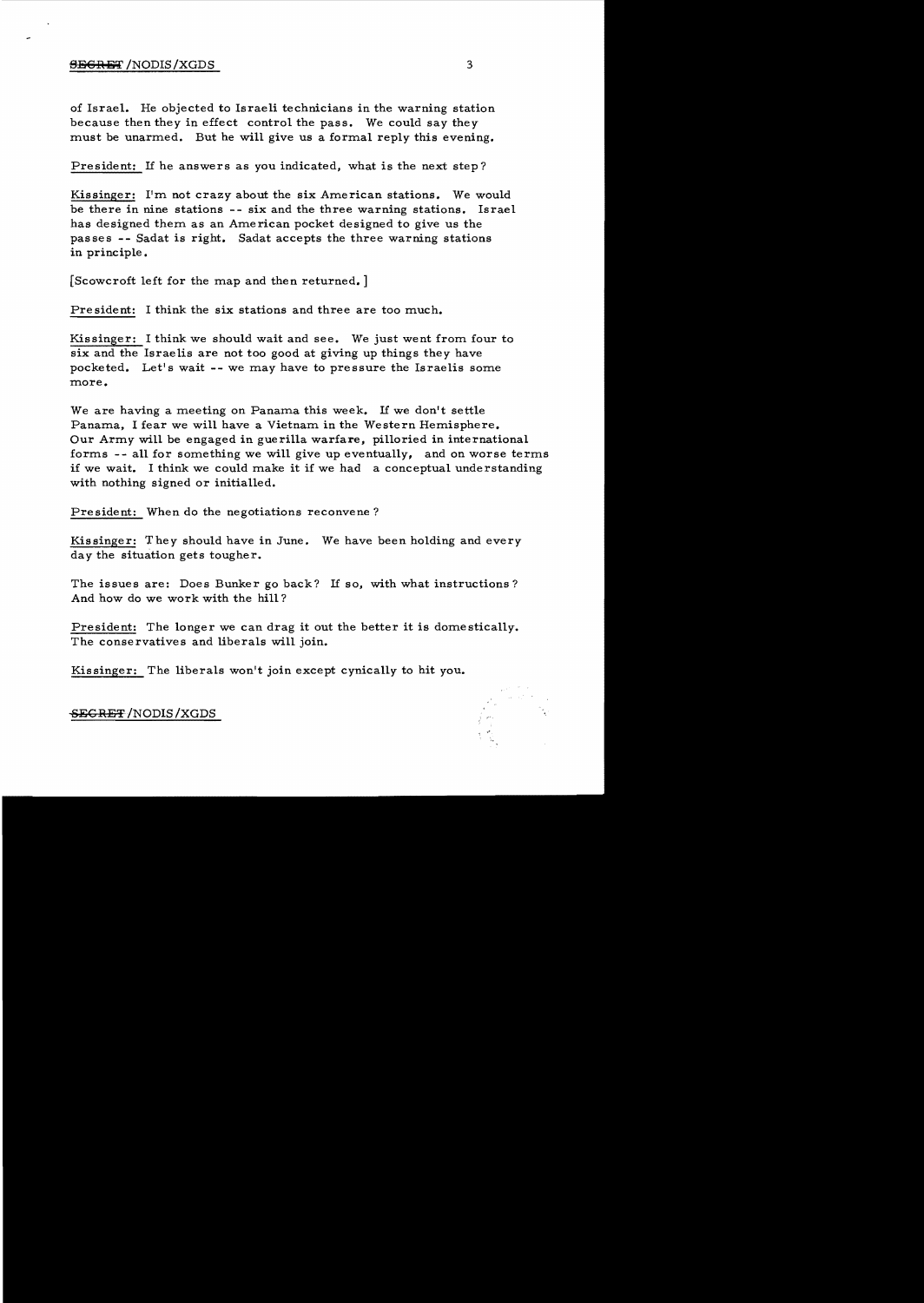### $S_{\text{EGR-IF}}/NODIS/XGDS$  4

President: Did you see the New York Times editorial on CSCE?

Kissinger: On Panama, I don't think you should stonewall. We can drag out the negotiations if the other departments play ball and don't leak.

President: The Reagan forces need something on which to dramatize. If we can get by the next four or five months, Reagan will be finished.

Kissinger: That we can do if you keep everyone quiet.

President: Reagan will make the decision this fall. We need that much time.

Kissinger: I can stretch it 'til February and ensure that *you* sign nothing until '77. We can hold off a treaty initialling 'til '77.

SEGRET / NODIS / XGDS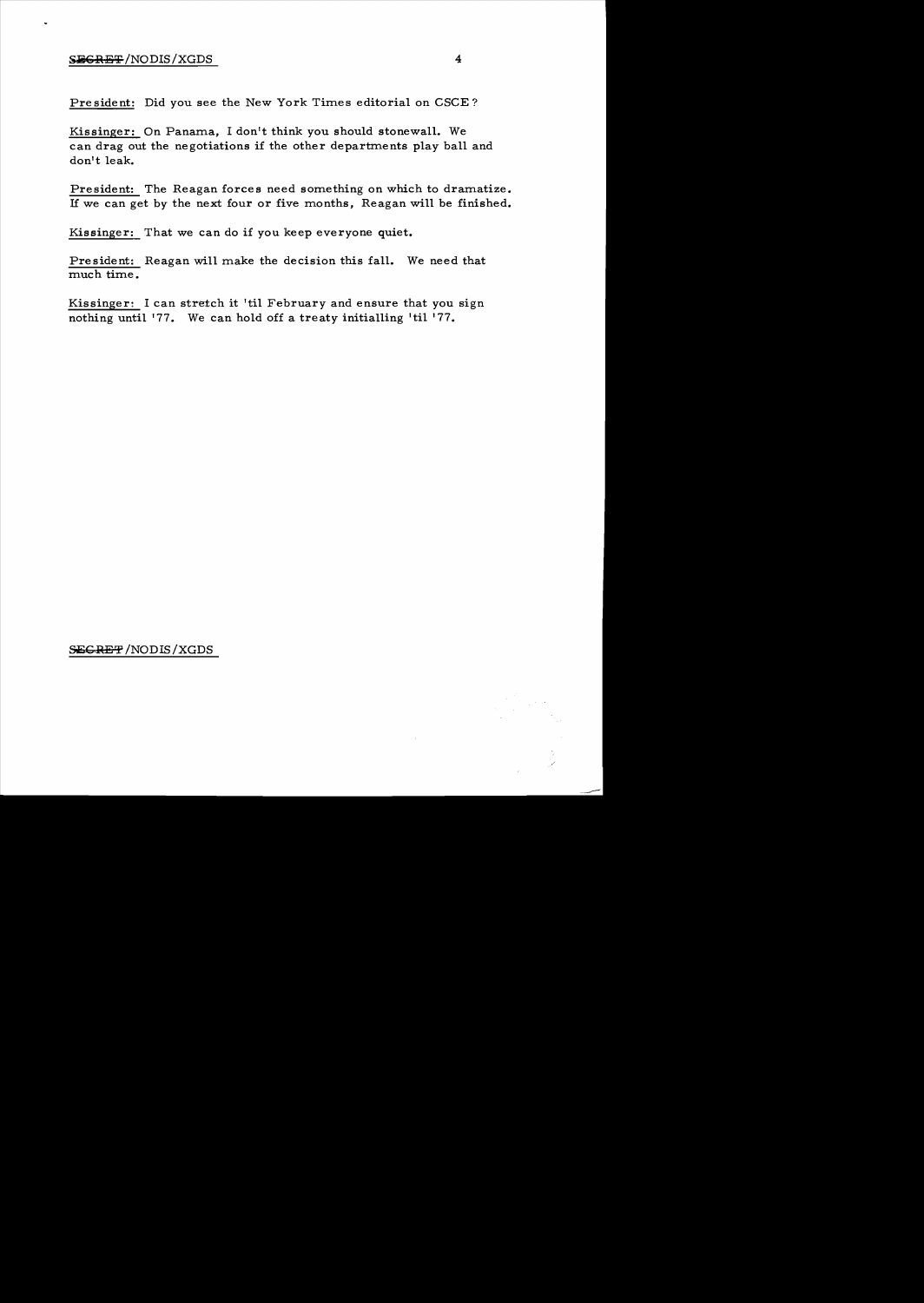Carte Jade - Officia party Oll Jard invited Press Cang-Rer  $f'/K$  21 July 20 K Schler Lup SW proposed is first a regarding . But pers-ce) changes of une becken The sile where ISSYJ as max size are also compressars. I think this is your but chann of getting a South agent. P letter with you must. K He 100 Will. S A - Girl me unight Tento, It really word between K Sayue and you thought be there, and schick chief home for agreement is dont epour Buz. If you don't le 50 1 mir it will be well ent met you. V We will make a wrag sport to wake our apressivet. K I think we are at a limit of whole are dif indepet will  $CMa.$ On terribile lourd Tebres, 2 trink he is lotally using but 2 clarit paix a chan S I from they would brid one & Cong to Ancountability could provinct us from doing station we in timell. P & third - presence against it would be overwheling K Tro Inte. String West. We most founting  $\delta U$  by Friday mapt. Schedrein proven. Base Paly surgereste christian. K On a tunche - One w/ Grained (within) haw aus huntz. It is fait fluid to the past soughou which communities with and autrage investibly against Polso Time against Jems. P. Your prodymenties bitter thou unive on This.<br>K. I shouldn't hour asked Schmidt about Gdaugh. 8 9 think our can symate a unith laying from musing the. I hout want & go to the hoven pasts.  $\mathcal{V}_\perp$ B ( Jack participation)

**DECLASSIFIED** E.O. 12958, SEC. 3.5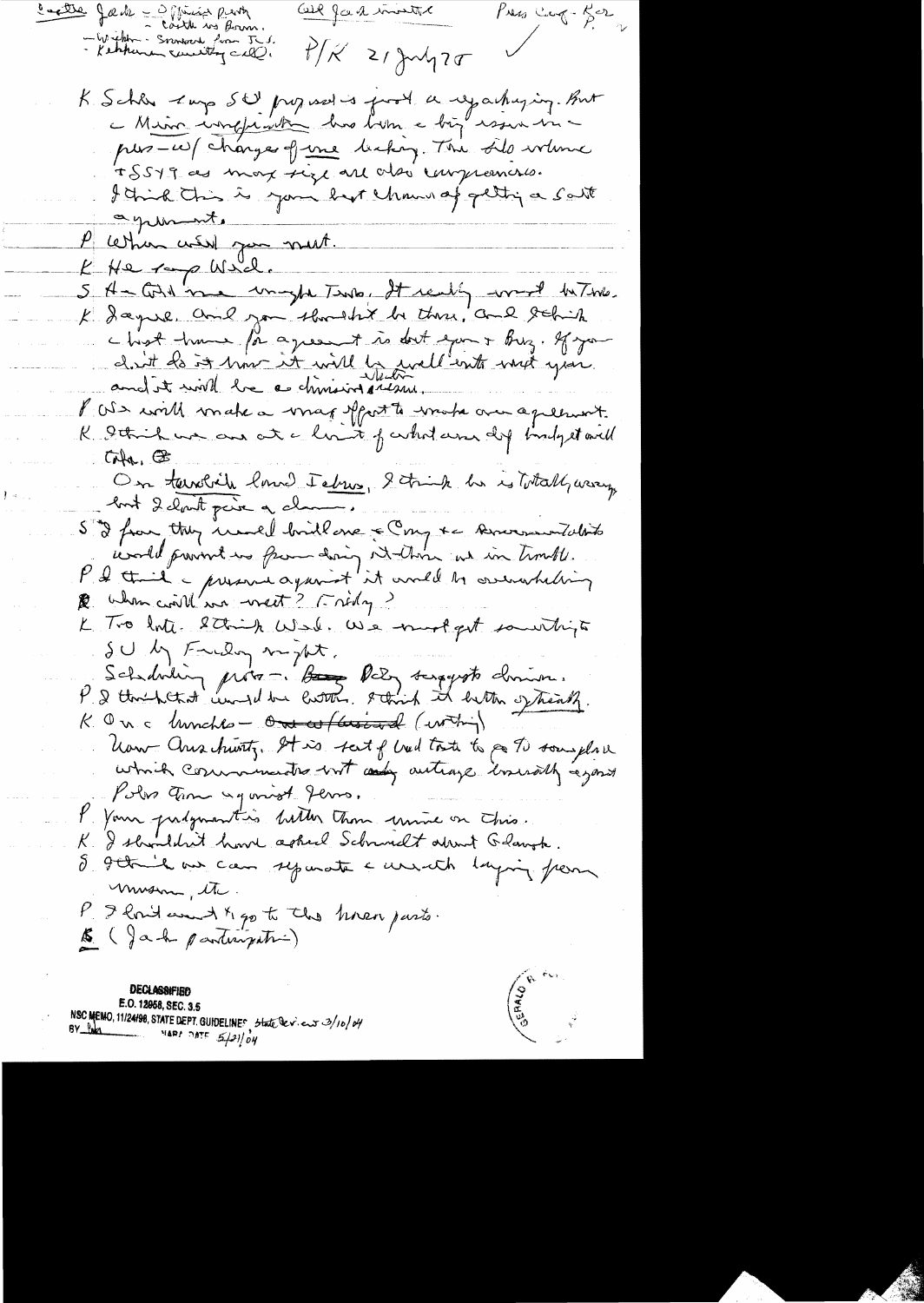- What people in Permission, WT,<br>Gast NY Torrestance at baying, price los CSLE

K We have been from Salat. A a hasn't expected I spen He sligits to c6 US station - descrit unit no suite. for I, but not testine - un one wor hopes. He The thing want to any grand & clouds will fatting it as US partichois f.I. A segeted to I tech in a warring static because then they in yest control a just a could Any they won't be unioned, But he will give us a foural reply this evening. If he answers as income with what is writ step?  $\mu_{\perp}$ K & not crazy about a 6 US stations. We would be then in Testations - 6 + the 3 warning stations. I has deryved them as on an pocket about to give noc pours-Salat is injet. Saint accepts a 3 avaning stations in principle  $(94t/m-2)$ P. Strink 6 6 statution of Jan too work. If I thrisk we should wish a see, we jied word for 4 to 6 x < I am not too good at quing my ching try lime portated. Des wards are may him to presence at tome We with on Permanea this own to un don't with Purnier, I fiai with craîl have UN in U. Herr. Om anny will be enjaged in quesilla vosfore, pelloud in with fourns - all for something in will give up eventually, and in acrose terms of we won't think we could muse it if we had conception undertundry worthing synder instealed. P. When de viget-econome<br>K. Shaddhacin June, we been taldy a doing day a sit gets tonights. trains are; does tour her go lank, if so s/what P. The longer we can dray it with chillen at is danstréath. The conservation & like well for K The lits won't fain except cymically a bot you. P. Did you see C NYT elit on 'CSCE!